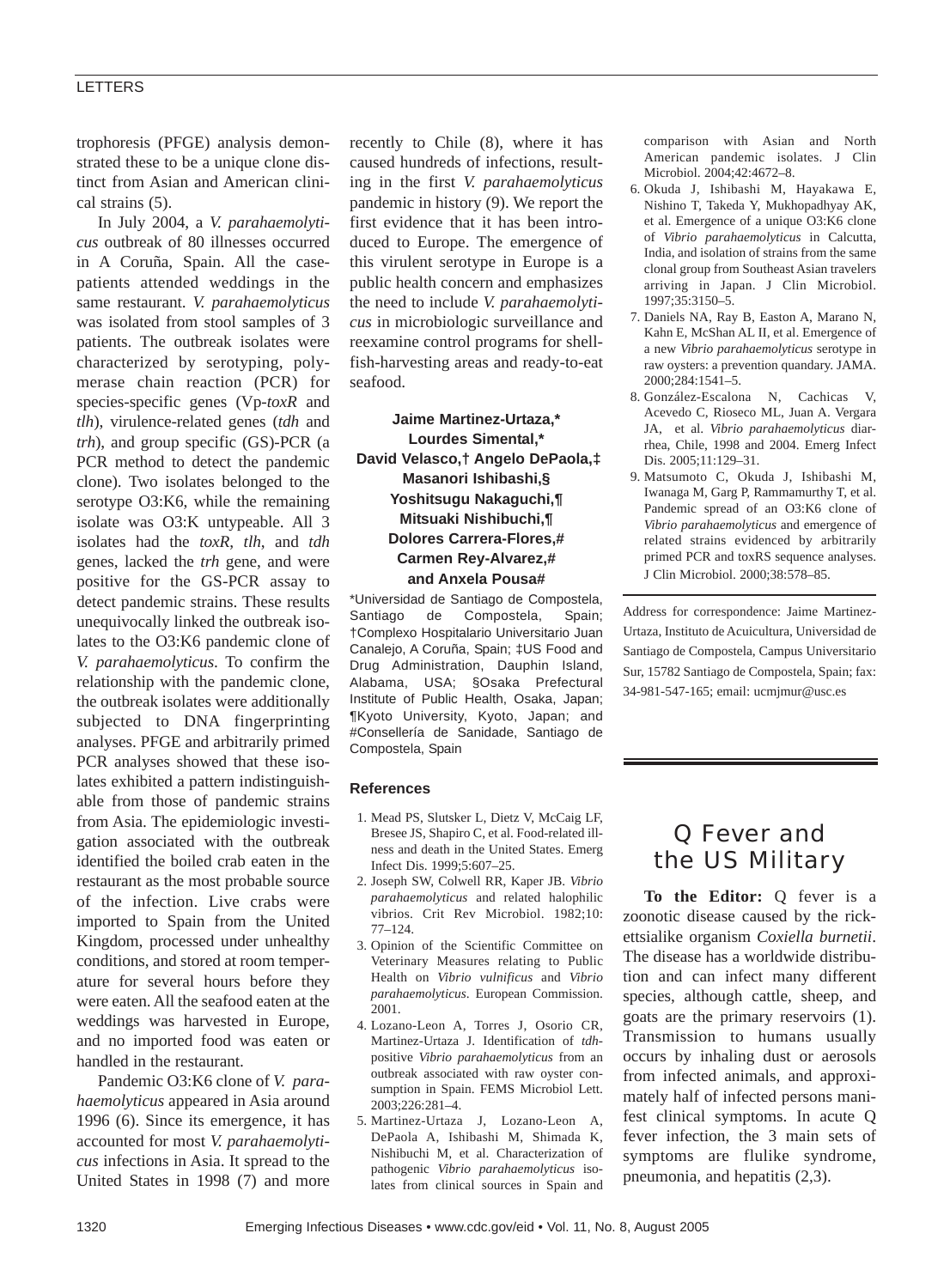Q fever has military relevance not only in its potential use as a bioterrorism agent, but also because of the risk for natural infection in deployed military personnel. Thousands of cases of Q fever have been seen in military personnel since the disease was first reported in the 1930s (4). Since the most common mode of transmission is airborne, personnel do not need to have direct contact with infected animals to be exposed.

*C. burnetii* was first recognized as an infectious disease threat to US military troops serving in Iraq in 2003 during a pneumonia outbreak investigation. Nineteen cases of severe pneumonia, including 2 deaths, occurred from March 1 to August 20 (5). A case was defined as occurring in a patient with bilateral alveolar infiltrates that required intubation and mechanical ventilation. This investigation involved extensive serologic testing for possible infectious causes of pneumonia, including *C. burnetii*. Of 19 patients with severe pneumonia tested for *C. burnetii*, 3 had positive antibody titers by immunofluorescence assay (IFA). No other infectious cause was confirmed for the remaining cases of pneumonia. Although *C. burnetii* was not determined to be the cause of the pneumonia outbreak, the finding of 3 patients with positive antibody titers launched an effort to ascertain other cases of Q fever among military personnel who served in Iraq during that time.

Approximately 62 cases of pneumonia, both severe and nonsevere,

occurred in Iraq from March 1 to August 20, 2003. A pneumonia case was defined as occurring in a patient with a chest radiograph suggesting pneumonia and  $\geq 1$  of the following symptoms: fever, cough, or shortness of breath. The Defense Medical Surveillance System (DMSS) was queried to determine how many patients had both predeployment and postdeployment serum samples available for Q fever testing. The Army Medical Surveillance Activity, which operates DMSS, also maintains the Department of Defense Serum Repository and stores serum from service members after mandatory HIV testing and deployment processing (6). Predeployment sera must be collected within the year before deployment.

Twenty-two soldiers had predeployment and postdeployment sera available; samples were tested for phase I and phase II antibody to Q fever by using IFA. Results showed 5 additional soldiers in whom pneumonia was diagnosed while serving in Iraq and who seroconverted to *C. burnetii* before postdeployment serum draws (Table). All predeployment antibody titers for both immunoglobulin (Ig) G and IgM were negative in these 5 soldiers, with an IFA titer of 1:16 as a cutoff.

The initial 3 Q fever patients ascertained through the pneumonia outbreak investigation were extensively interviewed for possible exposures. All 3 patients first experienced symptoms while in northern Iraq and

| reported contact with domestic ani-    |
|----------------------------------------|
| mals, including dogs, cats, sheep,     |
| goats, and camels. Two of the patients |
| reported tick bites within 30 days     |
| before becoming ill, and 1 reported    |
| drinking raw sheep's milk. The 5       |
| other patients who became ill with     |
| pneumonia also first sought care       |
| while in northern Iraq. Predeployment  |
| sera from these 3 patients were also   |
| tested for C. burnetii by IFA, and all |
| samples were negative for both IgG     |
| and IgM.                               |

Extremely limited information is available on Q fever disease prevalence in Iraq, either in animals or humans. Iraq is primarily an agricultural country, and nomadic herding takes place countrywide, except in the northernmost regions and along the eastern border, where adequate land is available for grazing livestock. The most common livestock in Iraq are cattle, sheep, and goats (7). Although herds of infected animals may exist in any region of Iraq, larger concentrations of livestock may exist in northern areas, where land is suitable for ruminants to graze. This concentration could lead to a higher risk for transmission to humans because the chance of contact with infected animals would be greater.

These data indicate the potential importance of *C. burnetii* as an infectious disease threat to US military troops in Iraq. Healthcare providers should include Q fever in their differential diagnosis of communityacquired pneumonia and consider adding doxycycline to a combined antimicrobial drug regimen to presumptively treat severe pneumonia. Future studies to be completed include case ascertainment to locate US troops who were infected with Q fever while in Iraq and in whom pneumonia or other clinical manifestations of illness may have developed.

| Table. Postdeployment serum antibody titers to phase II antigen for Q fever in 8 US<br>military personnel who served in Iraq, March 1–August 20, 2003* |          |          |  |
|--------------------------------------------------------------------------------------------------------------------------------------------------------|----------|----------|--|
| Patient                                                                                                                                                | lgG      | lgM      |  |
| 1                                                                                                                                                      | 1:1,024  | Negative |  |
| 2                                                                                                                                                      | 1:128    | Negative |  |
| 3                                                                                                                                                      | >1:1,024 | 1:512    |  |
| 4                                                                                                                                                      | 1:256    | 1:256    |  |
| 5                                                                                                                                                      | 1:512    | >1:1.024 |  |
| 6                                                                                                                                                      | 1:512    | 1:512    |  |
|                                                                                                                                                        | 1:64     | 1:64     |  |
| 8                                                                                                                                                      | >1:1.024 | >1.1.024 |  |
| *All predeployment titers were negative for immunoglobulin (lg) G and lgM.                                                                             |          |          |  |

Research was conducted in compliance with the Animal Welfare Act and